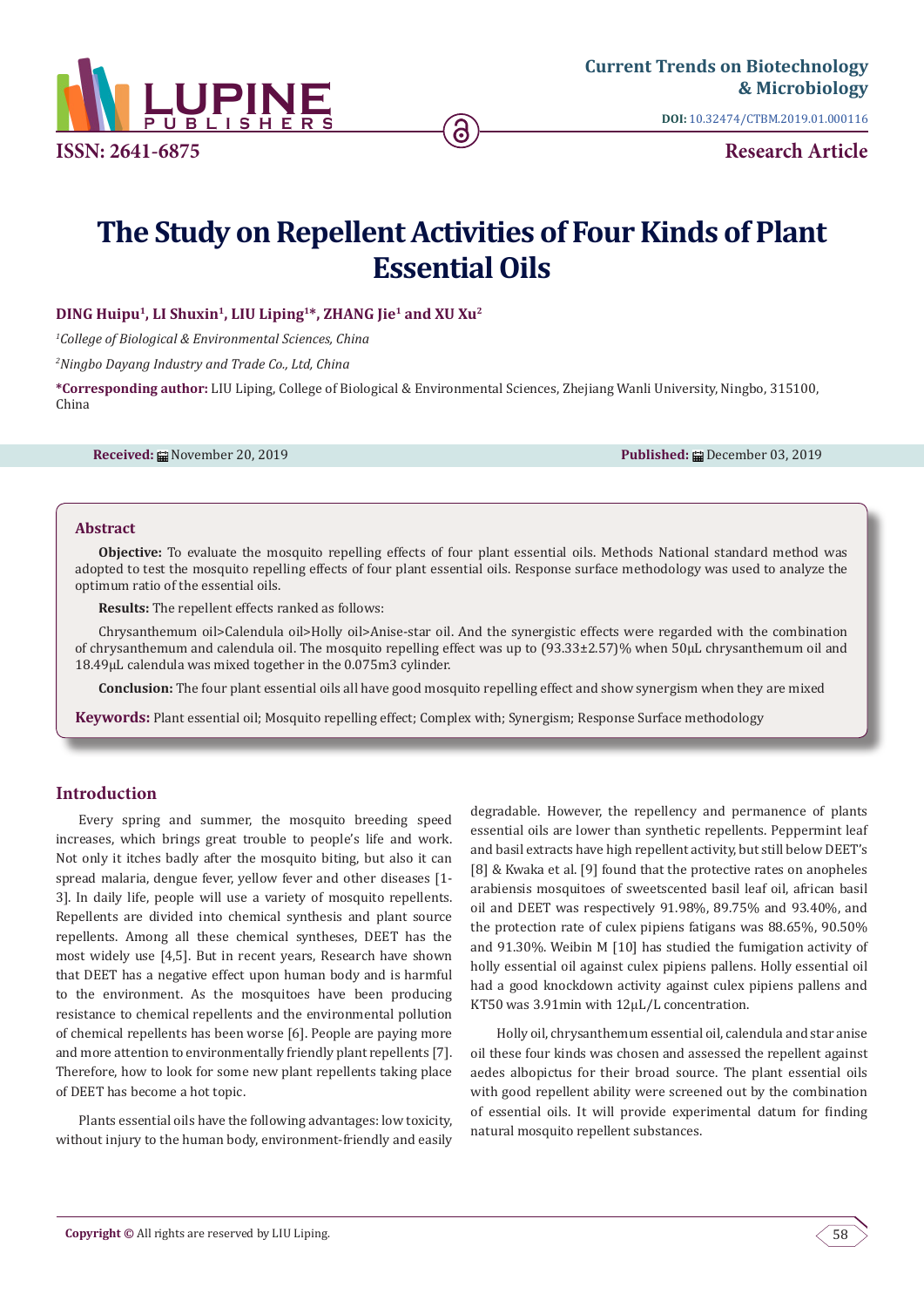#### **Experimental Materials and Instruments**

#### **Experimental material**

**Plant essential oils:** chrysanthemum essential oil, holly oil, calendula, star anise oil. The four plant essential oils were all extracted by steam distillation and should be stored in cool 4 ℃ and dark condition. All oils were provided by Ningbo Dayang Limited Company.

**Test mosquitoes:** Aedes albopictus female adults (3-4days old) were taken for the research. Larvae were reared at 12:12 light/ dark photoperiod, 70±2% RH, and 26 ℃ in an insectary in Ningbo Dayang Limited Company.

#### **Experimental instrument**

Mosquito cage(40cm×30cm×30cm), Cylinder (The cage is composed of three cages which diameter 25cm and length 50cm. The three cylinders are separated by baffles). The fittings were all our own making.

### **Experimental Method**

**Determination of mosquito repellent properties of essential oils[11]**

**Determination of laboratory mosquitoes and workers:** Using aggressivity experiment, 300 mosquitoes were placed in the mosquito cage. Experimenter (men and women are not limited. Don't drink alcohol, tea or coffee during the test and fragrance products are not used). The dorsum of the hand was exposed to a 40mm×40mm area and the rest of skins were sheltered closely. The

experimenters extend their hands into the mosquito cage, shaking their hands to disperse the mosquitoes before the mosquito mouthparts pierce the skin, as 1 mosquito stop. The number of mosquitoes stopping on the skin during 2min were observed. More than 30 mosquitoes were stopped, the experimenters and mosquitoes, attack was up to standard.

**Determination of effective protection time:** Four qualified experimenters (male and female were half each) were selected. Apply a certain amount of plant essential oils being tested to a hand which exposed to 40mm×40mm skin (closely masking the rest). After 5 minutes, put the experimenters' hands into the mosquito cage for 2 minutes. Observe whether it has any mosquitoes came landing frequency and blood feeding. Than the essential oils were tested every fifteen minutes after that. The essential oils were judged to invalid as long as a mosquito comes to suck blood. Record effective protection time(min) for plant essential oils repellents. The other hand was served as blank control.

**Determination of repellent rate of compound plant essential oil:** To select the essential oils with effectively repellent from "2.1.2", and use Optimal in Design-Expert 8.0.6 software to design compound experiment of essential oils of plant.100 female mosquitoes were placed in the middle cylinder of three 0.025m3 cylinders (separated by baffles). Put the test oil in the other side of the cylinder. Two pieces of baffle between 3 cylinders are drawn at the same time in 2 minutes. Plug the bezel back in 10 minutes. Record the number of mosquitoes on both sides of the cylinder. Calculate the rate of essential oil repellent according to the following formula.

Repellent rate% =  $\frac{\text{The number 6} \text{mosquires in the empty cylinder}}{T}$  =  $\frac{100\%}{T}$  =  $\frac{100\%}{T}$  =  $\frac{100\%}{T}$  =  $\frac{100\%}{T}$  =  $\frac{100\%}{T}$  =  $\frac{100\%}{T}$  =  $\frac{100\%}{T}$  =  $\frac{100\%}{T}$  =  $\frac{100\%}{T}$  =  $\frac{100\%}{T}$  =  $\frac{100\%}{T}$  = The number  $\delta$  mosquitoes in the empty cylinder

#### **Results**

#### **The results of plant essential oil effective protection time**

**The effective time of four plant essential oils to repel mosquitoes:** Four essential oils showed different repellent effects to Aedes albopictus. The repelling effectiveness time of the four essential oils ranked as follows: Chrysanthemum oil> Calendula> Holly oil> Anise-star oil. The repelling effectiveness time of chrysanthemum essential oil was up to 151.67 minutes (Table 1).

**The repellent efficiency of mosquitoes to compound plant essential oil:** According to the experimental results of four essential oils repellent effective protection time and considering the adaptation of essential oils aroma to the population. The essential oil of chrysanthemum and marigold was screened and compounded to test the rate of mosquito repellent. The results are shown in Table 2, 3 and Figure 1.

According to Table 3, the quadric polynomial fitting equations of the effect of plant essential oils on the rate of insect repellent was obtained.



**Figure 1:** RSM analysis for interactive effects of chrysanthemum oils and calendula complexed

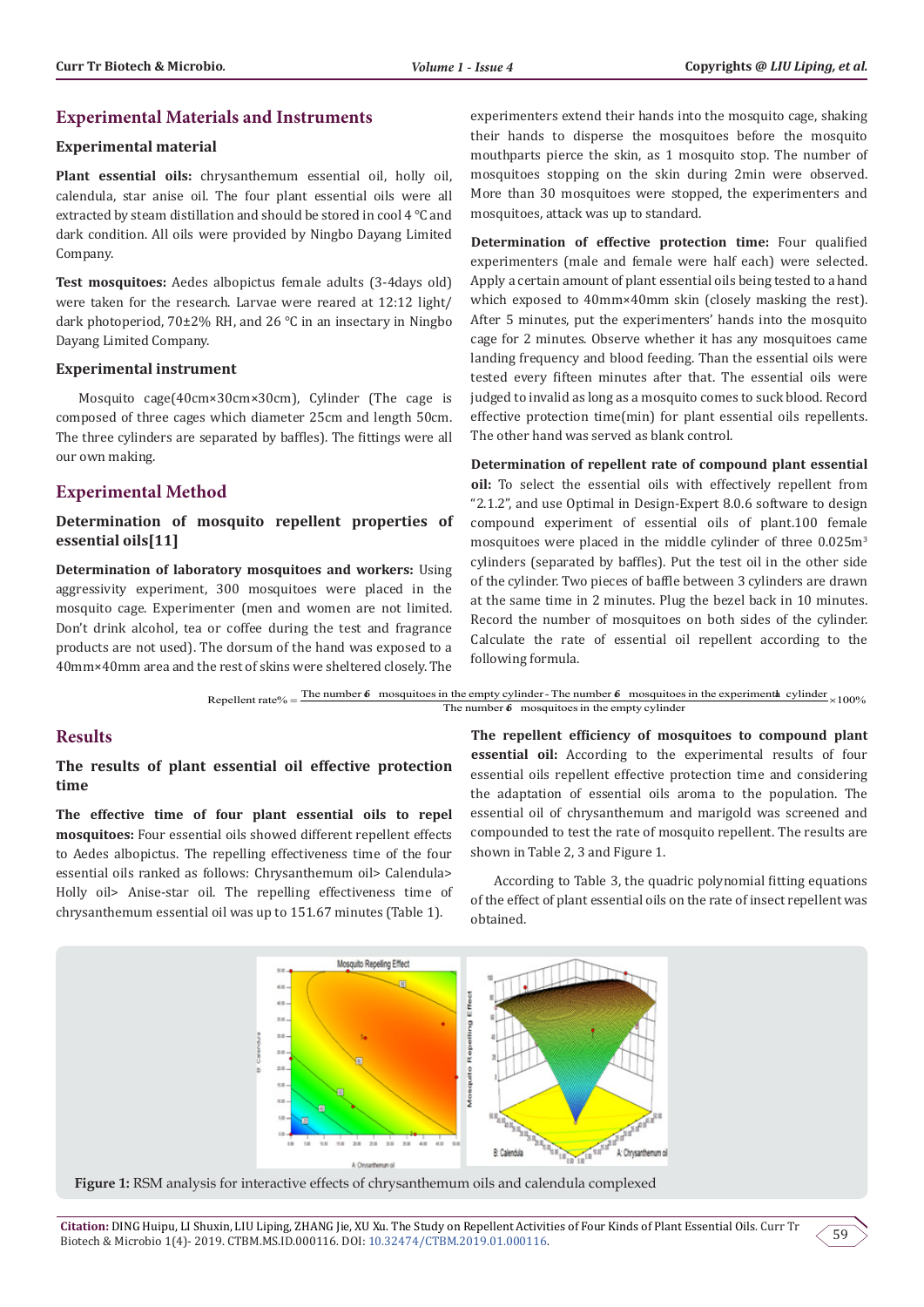Table 1: The effective protection time of mosquitoes on plant essential oils.

| <b>Test Essential Oils</b> | The Effective Protection time/min |  |  |
|----------------------------|-----------------------------------|--|--|
| Holly oil                  | 94.00±3.74                        |  |  |
| Chrysanthemum oil          | $151.67 \pm 2.87$                 |  |  |
| Calendula                  | $119.33 \pm 3.30$                 |  |  |
| Anise-star oil             | $90.00 \pm 4.08$                  |  |  |

Table 2: The experimental results of chrysanthemum oils and calendula complex.

| Chrysanthemum<br>Oil/µL | Calendula/µL | <b>Mosquito Repelling</b><br>Effect/% |  |  |
|-------------------------|--------------|---------------------------------------|--|--|
| $\mathbf{0}$            | $\theta$     | $\mathbf{0}$                          |  |  |
| 22.5                    | 29.5         | 85.7                                  |  |  |
| 46                      | 33.75        | 80                                    |  |  |
| 22.5                    | 29.5         | 86.3                                  |  |  |
| 50                      | 17.5         | 100                                   |  |  |
| $\mathbf{0}$            | 50           | 75                                    |  |  |
| $\mathbf{0}$            | 23.25        | 57.1                                  |  |  |
| 37.5                    | $\Omega$     | 66.7                                  |  |  |
| 17.25                   | 50           | 85.7                                  |  |  |
| 18.75                   | 8.5          | 66.7                                  |  |  |
| 37.5                    | $\Omega$     | 63.3                                  |  |  |
| 22.5                    | 29.5         | 81.4                                  |  |  |

| Table 3: ANOVA for response surface quadratic model analysis   |  |
|----------------------------------------------------------------|--|
| of variance table on chrysanthemum oils and calendula complex. |  |

| <b>Source</b>                       | Sum of<br><b>Squares</b> | df           | Mean<br><b>Square</b> | F<br>value | p-value<br>prob > F | Signifi-<br>cance |  |  |
|-------------------------------------|--------------------------|--------------|-----------------------|------------|---------------------|-------------------|--|--|
| Model                               | 6792.05                  | 5            | 1358.41               | 32.67      | 0.0003              | ***               |  |  |
| A-Chrysan-<br>themum oil            | 856.85                   | $\mathbf{1}$ | 856.85                | 20.61      | 0.0039              | **                |  |  |
| <b>B-Calen-</b><br>dula             | 667.34                   | $\mathbf{1}$ | 667.34                | 16.05      | 0.0071              | **                |  |  |
| AB                                  | 1050.15                  | $\mathbf{1}$ | 1050.15               | 25.26      | 0.0024              | $**$              |  |  |
| $A^2$                               | 227.48                   | $\mathbf{1}$ | 227.48                | 5.47       | 0.0579              |                   |  |  |
| $\mathbb{R}^2$                      | 801.17                   | $\mathbf{1}$ | 801.17                | 19.27      | 0.0046              | **                |  |  |
| <b>Residual</b>                     | 249.46                   | 6            | 41.58                 |            |                     |                   |  |  |
| Lack of fit                         | 229.4                    | 3            | 76.47                 | 11.43      | 0.0378              | $*$               |  |  |
| <b>Pure Error</b>                   | 20.07                    | 3            | 6.69                  |            |                     |                   |  |  |
| <b>Cor Total</b>                    | 7041.51                  | 11           |                       |            |                     |                   |  |  |
| Note: *P<0.05, **P<0.01, ***P<0.001 |                          |              |                       |            |                     |                   |  |  |

The repellent rate= $85.91+15.05A+13.51B-24.76AB-10.44A^2$  $21.57B<sup>2</sup>$ , R<sup>2</sup>=0.9646

The result shows that the regression model (P<0.01) has very significant statistical significance. The two kinds of essential oils on the repellent rate have a significant impact (The P value of A, B, AB,  $B^2$  was less than 0.05). The influence sequence is as follows: Combination of chrysanthemum and marigold essential oil AB>Chrysanthemum oil A>Calendula oil B. From the experimental data and statistical analysis, there is obvious interaction between the two essential oils, compound essential oil repellent rate was significantly stronger than that of chrysanthemum and Calendula essential oil and the two essential oils have synergistic effect.

According to the analysis of the software, the mosquito repelling effect was 91.99% when 50μL chrysanthemum oil and 18.49μL calendula was mixed in the 0.075m<sup>3</sup> cylinder. Under this condition, three verification experiments were carried out. The average mosquito repelling rate was 93.33%, the RSD was 2.57%(n=3). This result was close to the value predicted. It shows that the regression model has a certain prediction reliability.

#### **Discussion**

The research and development of plant essential oil repellent products cannot meet the current market demand. In this experiment, four essential oils were used to do mosquito repellent test on Aedes albopictus. The essential oils of Chrysanthemum oil, Calendula, Holly oil and Anise-star oil have repellent effects on Aedes albopictus. Among them, effects of chrysanthemum oil and Calendula repellent are good. The combination of the two has synergistic effect on mosquito repellent. Chrysanthemum and Calendula belong to the composite. They smell alike and are popular with the public. It has the potential to develop into a new generation of mosquito repellents and insect repellents. As a purely natural extract, it has an obvious advantage over chemically synthesized insecticides of the same kind.

#### **Conclusion**

The composition of essential oils is very complex. Now most of the studies focus on the use of plant essential oils as a whole or as a single ingredient in essential oils. However, there are few studies on the interaction between various components and essential oils. The synergistic effects between different essential oils and different active components need to be studied.

#### **Acknowledgements**

This work was supported by the 2019 Jiangbei District Agricultural and Social Development Science and Technology Plan Project in Ningbo City (2019C02), Zhejiang Province's Firstclass Discipline "Bioengineering" Student Innovation Program (CX2019028).

#### **References**

1. [Fradin MS \(1998\) Mosquitoes and mosquito repellents: a clinician's](mailto:https://www.ncbi.nlm.nih.gov/pubmed/9634433) [guide. Ann Inter Med 128\(11\): 931-940.](mailto:https://www.ncbi.nlm.nih.gov/pubmed/9634433)

60